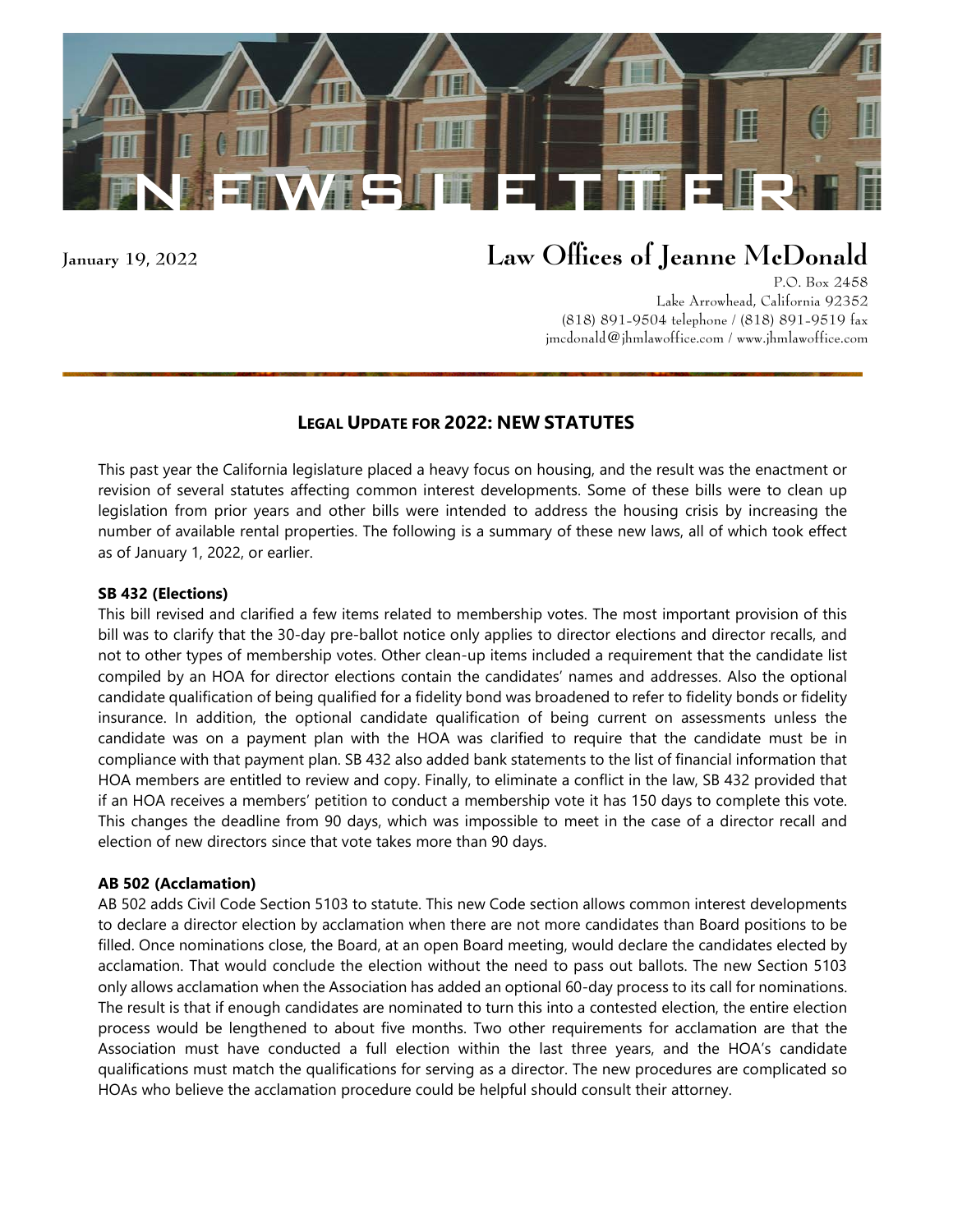# Law Offices of Jeanne McDonald

Newsletter - Page 2

# **AB 611, Confidential Owner Information for Owners in the "Safe at Home" Program**

The California "Safe at Home" program protects victims of domestic violence, stalking, sexual assault, human trafficking, elder abuse, and dependent abuse, as well as reproductive health care workers. The new Civil Code Section 5316 requires a common interest development to keep a "Safe at Home" participant's contact information confidential. This includes listings on membership lists, resident directories, keypads, internet web portals, and more.

## **AB 1101, Managing Agents; Deposits and Withdrawals; Fidelity Insurance**

Civil Code Section 5380 places restrictions on a manager's handling of a common interest development's funds. AB 1101 makes some revisions to those requirements. Among other revisions, managing agents can no longer commingle a common interest development's funds. Also, for HOAs with 50 or fewer members, Board approval is now required before the managing agent can transfer funds from either the operating or reserve account of \$5,000 or 5% of the estimated annual income, whichever is less. This amount is reduced from last year's \$10,000 cap. Finally, the CID's requirement of providing fidelity bond coverage was broadened to include more available coverages: crime insurance, employee dishonesty coverage, fidelity bond coverage, or their equivalent.

# **AB 1466, Government Code's Discrimination Notice**

Whenever a common interest development distributes a governing document, it is required to include a face page with a notice stating that any discriminatory provisions in the document are void. AB 1466 revises the language of this notice so every HOA's standard face page needs to be updated. The new language, which must be in at least 14 point boldface, is:

If this document contains any restriction based on age, race, color, religion, sex, gender, gender identity, gender expression, sexual orientation, familial status, marital status, disability, veteran or military status, genetic information, national origin, source of income as defined in subdivision (p) of Section 12955, or ancestry, that restriction violates state and federal fair housing laws and is void, and may be removed pursuant to Section 12956.2 of the Government Code by submitting a "Restrictive Covenant Modification" form, together with a copy of the attached document with the unlawful provision redacted to the county recorder's office. The "Restrictive Covenant Modification" form can be obtained from the county recorder's office and may be available on its internet website. The form may also be available from the party that provided you with this document. Lawful restrictions under state and federal law on the age of occupants in senior housing or housing for older persons shall not be construed as restrictions based on familial status.

AB 1466 also adds a procedure that would allow an owner to remove from title any discriminatory restriction in their HOA's governing document.

## **AB 1584, Accessory Dwelling Units; Illegal Leasing Restrictions**.

Last year's AB 323 required common interest developments to record CC&R amendments deleting or revising leasing restrictions that AB 323 had declared illegal. The deadline to do this was December 31, 2022. AB 1584 extends that deadline to July 31, 2022, and clarifies that a simple deletion of the violating restriction can be done by the Board without having to take a vote of the owners.

AB 1584 also added to statute Civil Code Section 714.3, which states that any CC&R restriction that "effectively prohibits or unreasonably restricts" the construction of an accessory dwelling unit or a junior accessory dwelling unit on a lot zoned for single-family residential use is void if the construction would meet certain statutory requirements. "Unreasonable" restrictions include those that "unreasonably increase the cost" of construction. This does not apply to condominium projects, only to planned developments.